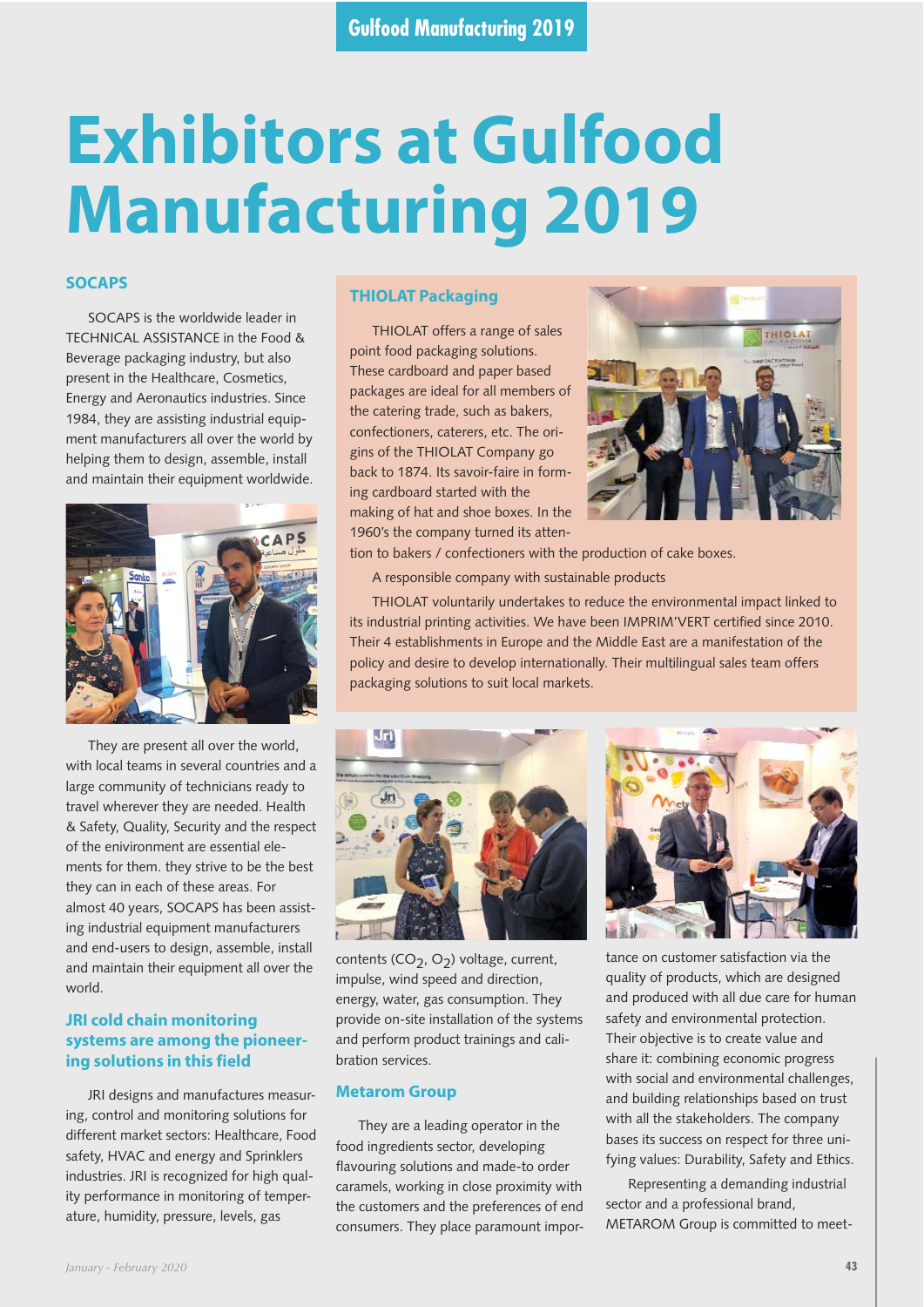ing its social and regulatory obligations, but also to customer expectations in terms of fairness and business ethics.

# **MULTIVAC Middle East**

MULTIVAC is one of the leading suppliers of integrated packaging solutions with a focus on packaging, processing, portioning, labelling and marking as well as inspection and handling. They build the market position on an innovative and cutting-edge technology and a comprehensive product portfolio, as well as on a long-term expertise and experience. Their customers benefit from the profound knowledge of processes and automation, the same as from the closeness to their business.



# **IHSAN Sons**

IHSAN Sons belongs to a 100% export oriented group and is a leading manufacturer and exporter of Cotton Waste, Surgical Bleached Absorbent Cotton, Yarns, & Nonwoven Fabrics.

IHSAN set up a modern automatic and computerized Bleaching Plant of Surgical Absorbent Cotton and Yarns outside Lahore in 1991. It has been imported from Germany. The plant comprises a laboratory with state of the art testing equipments and personnel. IHSAN con-



# **Sidel**

People all over the world consume products packaged by Sidel Group solutions every day. Each of those packaging solutions is developed according to the goal to deliver the highest quality standards to consumers. They are a leading provider of equipment, services and complete solutions for



packaging liquids, foods, home and personal care products in PET, can, glass and other materials.

There are close to 40,000 Sidel Group machines in operation in over 190 countries today. Every one of them is the result of our almost 170 years of proven experience and innovation. They continually focus on providing partners with advanced systems, line engineering and innovation that are designed with one thing in mind: to ensure the customer reach their business goals.  $\blacklozenge$ 



#### **Forma makina**

Forma Makina SAN.A.Ş is a leading industrial company specialized in manufacturing flat & hollow wafer production plants, feeding automations and horizontal flowpack machines in Turkey, since 1989. The company serves the Turkish, Arabian, Russian and African Markets through providing complete solutions including the design, supply, installation and after sales services.

Forma Makina products are manufactured under licence from AFAQ AFNOR (France), the company implements high standarts of quality and obtained International Compliance Certificate at Quality Management Systems ISO 9001:2000, Certification no: 2006/26181. With industry-specific experienced managers, elite engineers employed at both manufacturing and R & D departments, educated and skilled workers and high quality after sales services; the company is getting bigger day by day and elating us at all over the world. Especially the company is specialized in design and manufacturing range so that they can provide alternative solutions to customers which is still rare in this industry.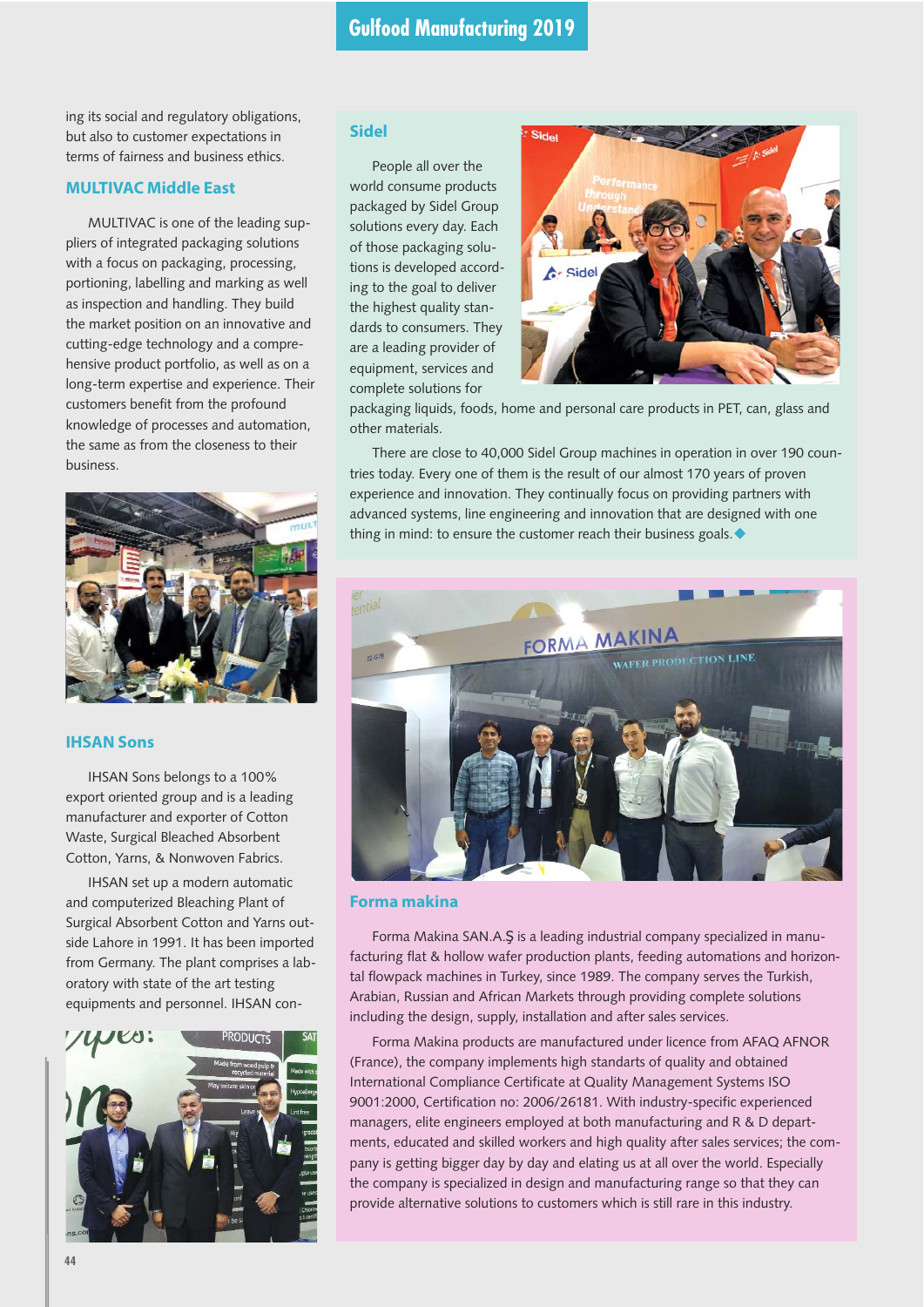# **Gulfood Manufacturing 2019**

tinues investment by adding another new and original concept of producing hydroentangled Non-Woven fabrics from 100% cotton. The nonwoven hydroentangled fabrics are made from 100% Cotton to carter to manufacturers of medical and baby wipes. The unit was setup at end of 2005 with highly sophisticated technology incorporated from Fleissner as well as Truetzscler and Spinnbau.

### **Mesan Group**

For 47 years in cooling tower engineering founded in Hong Kong, MESAN is committed to providing exceptional quality equipment with optimized solutions for evaporative cooling. In 2002, MESAN USA was founded to expanding the global footprint of covering in North America, South America, Middle East and Australia.



MESAN provides the total solutions from plume-abatement, energy efficiency, noise reduction to filtration systems to contribute to a more sustainable world.

Mesan Fiberglass Engineering (International) Ltd is an Authorized Distributor of Daikin Air Conditioning Units from Japan and the Sole Distributor for Sung Il GRP Water Tanks from Korea. Nowadays MESAN Group offers market expertise in the areas of manufacturing, sales, marketing, distribution and services of HVAC products. From a single source provider to a turnkey project, Mesan provides the engineering expertise to provide optimum cooling to every application.

# **Latini**

Latini-Hohberger Dhimantec, comprising of the Latini Products (Est. 1938), the Hohberger Products Company (Est.



1925) and the Dhimangroup (Est. 1944) is a leading global supplier to the confectionery industry, with four manufacturing plants, supplying and servicing over 40 countries. They are considered as the world's number one manufacturer of Flat Lollipop Machines and Candy Forming Machines, as far as the number of installations are concerned.

Their growing product line includes complete Batching, Blending, Cooking, Forming, Cooling, and Wrapping systems for Hard Candy; Traditional and fully automatic sugar or chocolate coating systems and the world's premier continuous fondant production system. With over 300 employees, Latini-Hohberger Dhimantec, Inc. consists of three Engineering units, a confectionery Research and Development unit cum Training centre.



# **DYFM**

DYFM was first established in 1953 and is now in the third generation of its family-run history. Their primary aim is to manufacture the highest quality, user-friendly machinery and they are proud that the plants are in production in more than 10 countries around the world. Coming from South Korea, a nation well-known for its world class IT capability, white goods, car production and ship-building technology, they strive to reflect this 100% classleading ethos. Meeting customers' needs is the top priority and DYFM continually invests in R & D to enhance their technological capabil $ity.$ 



#### **FIRMENICH**

Led by the passion for taste and smell, they put the creativity and innovation to work every day to delight the senses. Driven by the purpose and guided by fundamentals, they seek to enable solutions that contribute to greater health and nutrition and hygiene and sanitation, while preserving nature's most precious resources and empowering sustainable livelihoods across the value chain.

Firmenich is creators of positive emotions through the senses of taste and smell. They believe that business is a force for good, that's why they seek to enhance wellbeing across everything that they do, naturally.  $\blacklozenge$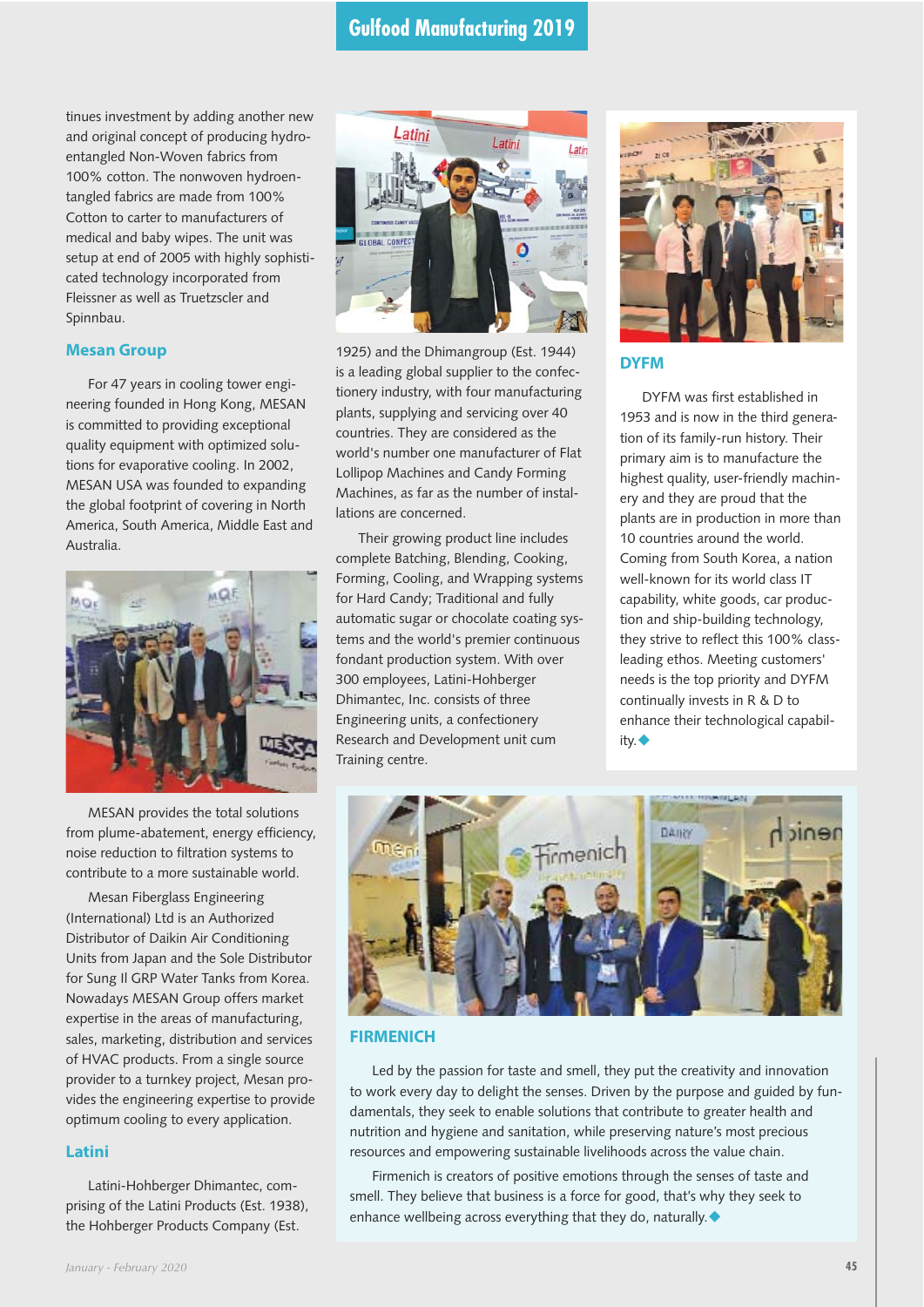

#### **Novozymes**

Novozymes is unique in dedication to enzymes and microbes. For more than 70 years, they work with these biological problem solvers has made a big difference to the shared world. Novozymes is committed to help solving three global challenges: Climate, Water and sustainable Production & Consumption. They have three financial targets: Organic sales growth, EBIT margin and ROIC incl. goodwill.

# **Baker Perkins**

Throughout the world, shop and supermarket shelves are stacked with foods made on equipment supplied by Baker Perkins. In the bread, biscuit, confectionery, snack and breakfast cereal sectors, many of the world's leading brands rely on technology supplied by Baker Perkins.

Baker Perkins' equipment and service drive the production and profit at many of the world's leading food manufacturers. The company's strength lies in its process expertise, engineering excellence and extensive service philosophy, extending from design and manufacture through installation and commissioning to Lifetime Support.





# **MilkyLAB**

Established in 1980 as a producer of machines for the dairy industry, MilkyLAB is currently a market leader in the design and manufacture of machines and automatic installations. From its location inside a major Italian dairy district, the company serves both the domestic and international markets under its own MilkyLAB trademark. Thanks to their experience and know-how, the people at MilkyLAB offer support and professional assistance in choosing the technological solutions suited to the various production requirements.  $\blacklozenge$ 

# **HOLAC**

holac Maschinenbau GmbH today is a leading, globally recognised company in the cutting-technology industry, with its headquarters in Nattheim, Germany. For over 60 years, holac has been providing solutions to



cut meat, meat products, cheese, fish and vegetables.

The holac brand stands for unsurpassed precision, reliability and quality. Their experience and the creativity they apply in developing the machines always guarantee the dominant position in the global market. The company's strategy is to focus firmly on core area: cutting technology for foodstuffs. The production location of holac Maschinenbau GmbH, currently and for the future, is Nattheim, Germany. The company values are also the central success factors of its products: robustness, durability, individuality, effectiveness, value retention and leadership in technology.

#### **TECALIT**

TECALIT Srl is an Italian company which manufactures and supplies machinery for the food industry and is specialized in complete plants for the production of Pasta and Snack pellets. TECALIT Srl designs its own equipment and delivers "Turn-Key" industrial plants. They supply a number of complete State-Of-The-Art production lines. Tecalit provides the Customer a highly specialized technical

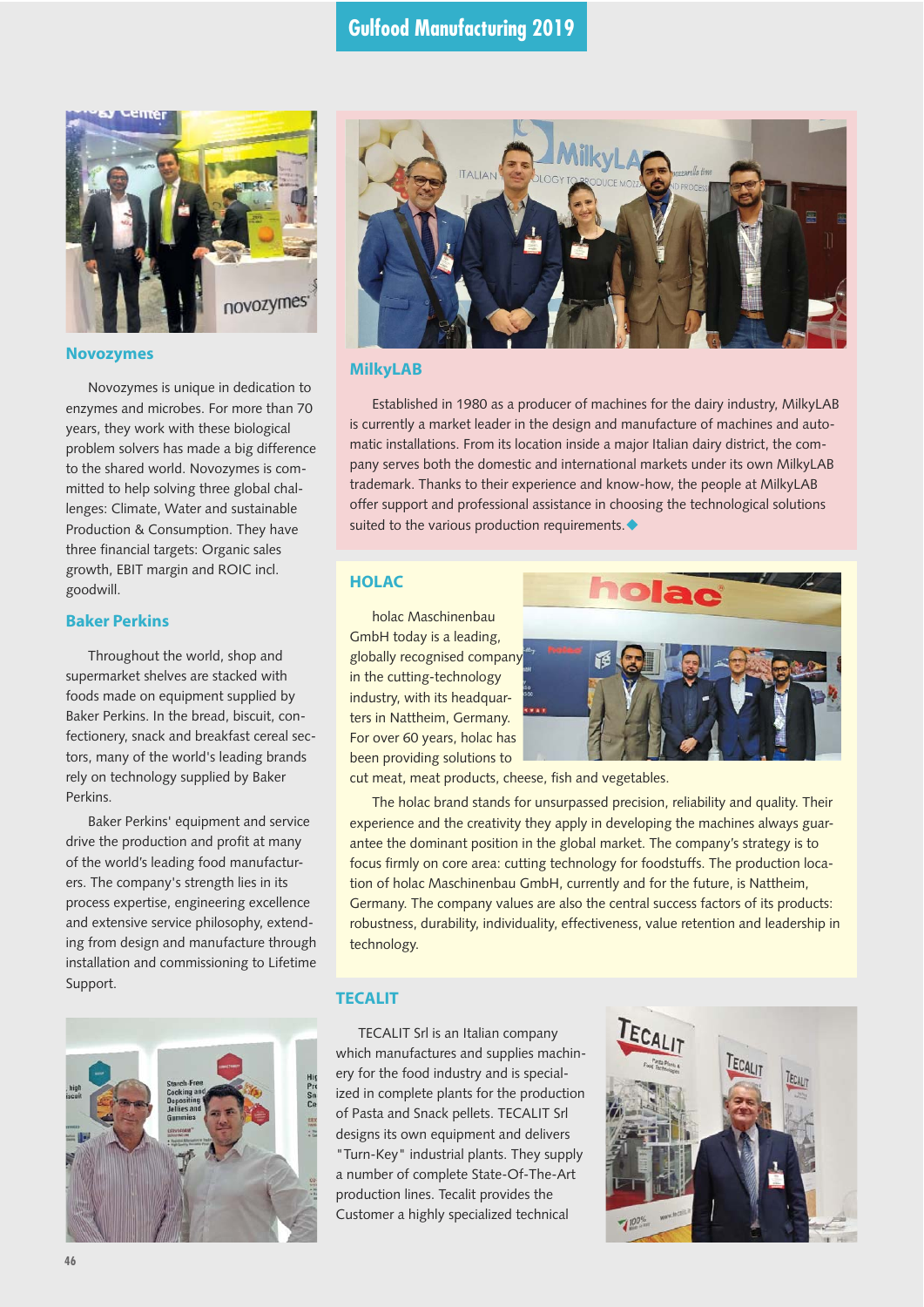and technological service during installation and after sales. They transfer knowhow and competent training to Customer's personnel.

#### **Kohlhoff**

The origin of our company was in 1976. At that time Uwe Kohlhoff founded a specialised company for sheet metal processing. Thanks to its high operational flexibility and the specialisation in the processing of stainless steel, KOHLHOFF was soon able to construct and produce custom-made articles of the most diverse kinds. An up to then very successful development resulted in the foundation of our present company in the early 1990s.



The performance focusses of the KOHLHOFF Hygienetechnik GmbH & Co. KG encompass development, production and sales of own hygiene technology machines, appliances and equipment in order to comply with the worldwide applicable regulations for personnel and industrial hygiene for food processing companies.

# **UGM**

They are a leading German supplier of second-hand food & beverage machinery. Since more than three generations they are exporting used industrial machines, production lines and complete industrial plants out of Germany. Their main field of activity is the export of used machines to food and beverage companies.



# **THOMASON**

Since its establishment in 1977, THOMASON is one of the leading European Industrial companies in manufacturing of all kind of Bottling Lines and its accessories for liquids - creams and powders for the Cosmetics - Pharmaceuticals - Food and Beverage - Dairy - Chemicals and Agrochemicals - Liquid



Detergents - Edible Oils as well as Lube Oils .

THOMASON is one of the leading companies with clients in all over Arab Countries - Europe – Asia and USA basing the company success of being able to design and manufacture machines according to customer needs and specifications .The developing and studying of the machines is done by high skilled personnel and are under all European high standard materials according to CE regulations, manufactured for high performance, precision and efficiency.



#### **Gatronova®**

Gatronova® is a world-renowned brand of polyester products and belongs to a group of companies, G&T - Gani & Tayub. The group is in business since 1948. These seven decades of operational excellence, experience and expertise have all formed a combined strength to empower the group as a leading name in polyester filament yarn, PET Resin (Bottle, Textile and Film Grade), PET Preforms, APET Sheets, Thermoforming Products and BOPET Films in Pakistan.

Major packaging applications in which PET films are used include tea, milk powder, tomato ketchups, instant drinks, biscuits, spices, detergents and hosiery. A most modern vacuum metalizer and online coating machine is installed on their plant. This enhance barrier properties of the films and makes it versatile and flexible. It contains properties such as high strength, easy machineability, dimensional stability, surface treatablity, clarity, tear resistance, moisture resistance, etc.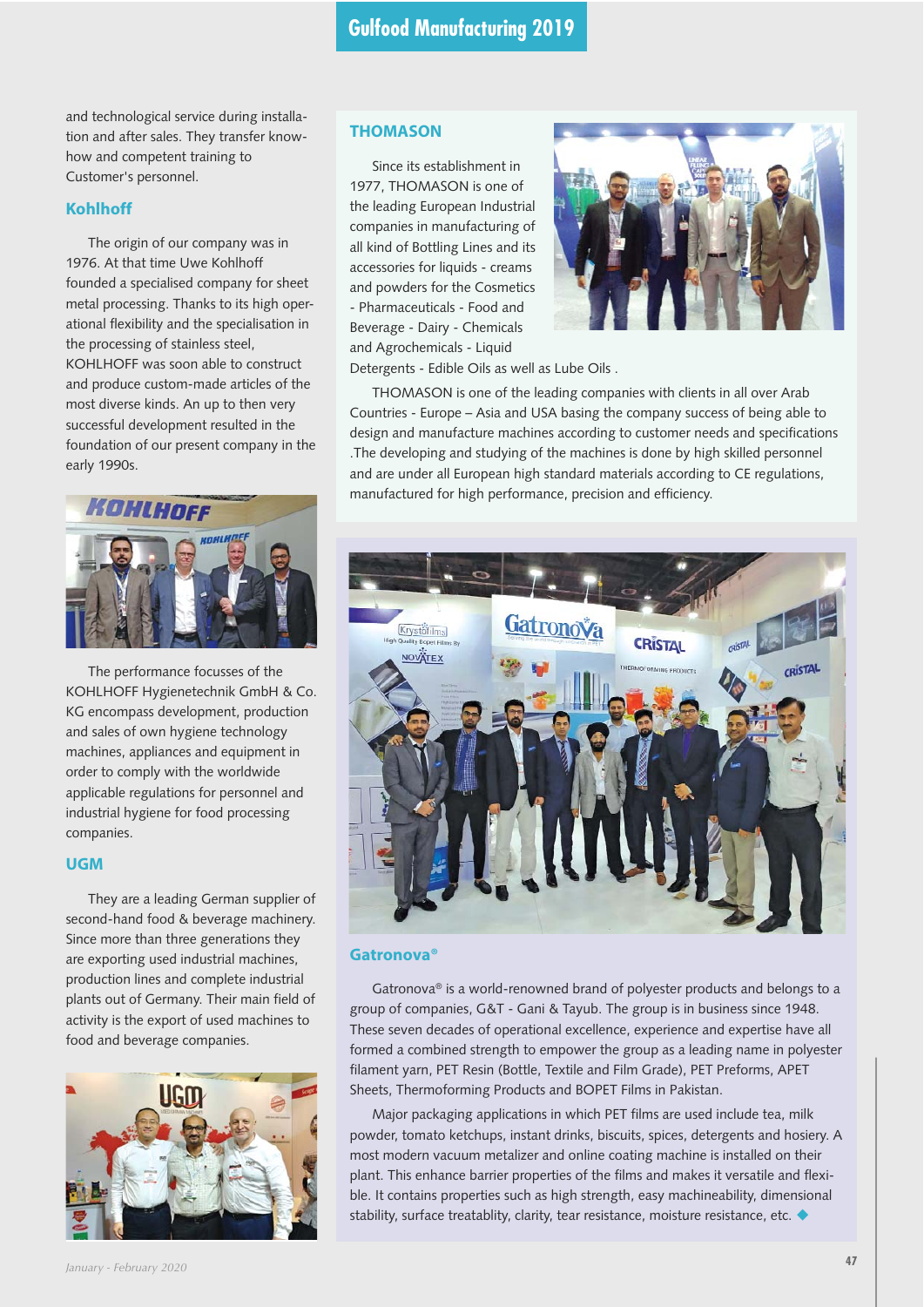

#### **Storci**

Since 1991 they have been working in the pasta machinery sector, in the pursuit of technology and innovation, making sure that the right attention is always given to tradition. Their team consists of active and expert professionals, set in a lively and versatile organization, operating with a sole aim: Customers' satisfaction. Whether it be engineers, technologists, mechanics, designers, customer service. The staff always make sure that the possible Buyer can fully reach his goal.

#### **FBR ELPO**

The most advanced solutions in manufacturing of lines and machines for the processing of tomato and fruit, even topical. FBR ELPO designs and manufactures fully-developed, tailor-made and versatile machinery, known all over the world.



Founded in 1963, FBR started manufacturing machines for the processing of tomato and fruit, answering the specific needs of each producer and following the proper operating practices for the quality of preserves. Soon, it gained the trust of its customers both in Italy and abroad and thanks to its professionalism and reliability, earned an outstanding position on the market like the most important companies in the field.

# **Zilli & Bellini**

Zilli & Bellini founded in 1961 designs and manufactures a wide range of machines mainly for the food industry. Today, more than 1200 Zilli & Bellini machines are working around the world. The Company designs, lays-out and installs complete lines to fill and close food products into rigid containers (glass jars and bottles, aluminium cans



and metal cans, plastic jars and bottles). The container volumes range from 30 to 5000 ml for a production capacity up to 1200 cans per minute, or even more.  $\blacklozenge$ 



#### **Gorrerri**

The company was established in 1987 from the desire of Mr. Luigi Gorreri, actual President, to realize and customize a more than decennial experience in the engineering of confectionery production lines. It is passion and the continue need to improve that permit to the founder and Gorreri family, always present inside the company, to realize innovative and efficient machines that in few years become synonym of reliability and quality, typical of the "Made in Italy" in many countries of the world.

# **Bardiani**

The company was established in 1981 by Emilio Bardiani – the father of Emanuela Bardiani, Managing Director,



and Luca Bardiani, the company's Chairman and CEO – to make valves for some of the most important food manufacturing companies in the area. It is the quality of solutions and services that has allowed Bardiani Valvole to reach customers operating in the same sector all over the world as well as to make quality valves for other sectors.

# **Iftikhar ahmed and company**

IAC's core line of business is processing and selling fresh fruit, vegetable, fruit pulp, paste, fruit concentrate and clarified fruit juice concentrate. IAC is a name to reckon with in the world of horticulture produce.

Their experience is not in export alone, they are equally skilled in orchards management and pre & postharvest treatment application. Since 2004 they have diversified towards fruit and vegetable processing with the inauguration of fruit processing factory. The vast experience in the field of fresh fruits procuring and supplying enabled to setup fruits processing aseptic mango pulping plant of 10 MT/HR with the most modern equipment procured from Italian fabricators.